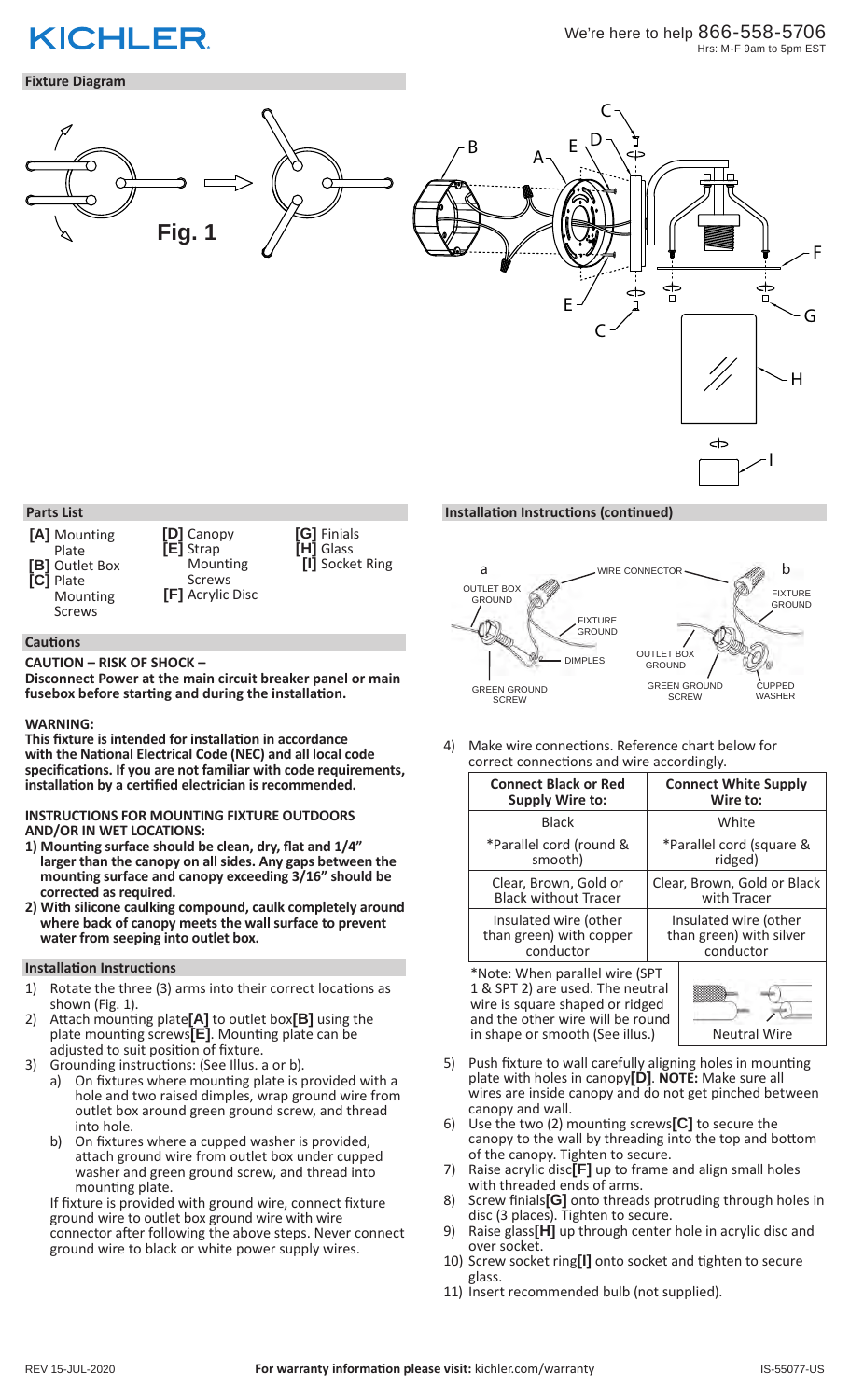

**INSTRUCTIONS:** For Assembling and Installing Fixtures in Canada Pour L'assemblage et L'installation Au Canada

### **Diagramme d'appareils**



# **Liste des Pièces**

| [A] Plaque de      | [D] Cache         | [G] Ornements |
|--------------------|-------------------|---------------|
| Montage            | <b>[E]</b> Vis de | [H] Verre     |
| [B] Boîte à Prises | Fixation de la    | [I] Anneau de |
| [C] Vis de         | Plaque            | Douille       |
| Montage            | <b>[F]</b> Disque |               |
|                    | Acrylique         |               |

### **Précautions**

**ATTENTION – RISQUE DE DÉCHARGES ÉLECTRIQUES – Couper le courant au niveau du panneau du disjoncteur du circuit principal ou de la boîte à fusibles principale avant de procéder à l'installation.**

#### **ATTENTION:**

**Ce luminaire doit être installé conformément aux codes d'électricité nationaux (NEC) et satisfaire toutes les spécifications des codes locaux. Si vous ne connaissez pas les exigences de ces codes, il est recommandé de confier l'installation à un électricien certifié.**

# **INSTRUCTIONS POUR LE MONTAGE DU LUMINAIRE À L'EXTÉRIEUR ET/OU DANS DES ENDROITS HUMIDES :**

- **1) La surface de montage doit être propre, sèche, plate et plus grande de 1/4 po que le cache de tous les côtés. Tout espace entre la surface de montage et le cache qui a plus de 3/16 po de haut devrait être corrigée au besoin.**
- **2) À l'aide d'un produit de calfeutrage au silicon, calfeutrer avec soin et complètement à l'endroit où l'arrière du cache rencontre la surface du mur pour empêcher l'eau de pénétrer dans le boîtier.**

### **Instructions d'installation**

- 1) Faites pivoter les trois (3) bras dans leur emplacement approprié (voir illustration Fig. 1).
- 2) Fixer la plaque de montage**[A]** sur la boîte à prises**[B]** à l'aide des vis de fixation de la plaque**[E]**. La plaque de montage peut être réglé en fonction de la position du luminaire.
- 3) Connecter les fils. Se reporter au tableau ci-dessous pour faire les connexions.

| Connecter le fil noir ou                                                                                                                                                    | Connecter le fil blanc de      |  |
|-----------------------------------------------------------------------------------------------------------------------------------------------------------------------------|--------------------------------|--|
| rouge de la boite                                                                                                                                                           | la boîte                       |  |
| A Noir                                                                                                                                                                      | A Blanc                        |  |
| *Au cordon parallèle (rond                                                                                                                                                  | *Au cordon parallèle (à        |  |
| et lisse)                                                                                                                                                                   | angles droits el strié)        |  |
| Au transparent, doré,                                                                                                                                                       | Au transparent, doré,          |  |
| marron, ou noir sans fil                                                                                                                                                    | marron, ou noir avec un til    |  |
| distinctif                                                                                                                                                                  | distinctif                     |  |
| Fil isolé (sauf fil vert) avec                                                                                                                                              | Fil isolé (sauf fil vert) avec |  |
| conducteur en cuivre                                                                                                                                                        | conducteur en argent           |  |
| *Remarque: Avec emploi d'un<br>fil paralléle (SPT 1 et SPT 2). Le<br>fil neutre est á angles droits ou<br>strié et l'autre fil doit étre rond<br>ou lisse (Voir le schéma). | <b>Fil Neutre</b>              |  |

- 4) Poussez le luminaire vers le mur en alignant soigneusement les trous dans la plaque de montage avec les trous dans le cache**[D]**. **REMARQUE :** Assurez-vous que tous les fils sont à l'intérieur de la cache et ne pas être pincés entre la cache et le mur.
- 5) Utilisez les deux (2) vis de montage**[C]** pour sécuriser le cache au mur en le vissant en haut et en bas du cache. Serrez pour fixer.
- 6) Soulevez le disque acrylique**[F]** jusqu'au cadre et alignez les petits trous avec les extrémités filetées des bras.
- 7) Vissez les ornements**[G]** sur le filetage sortant des trous du disque (3 emplacements). Serrez pour fixer.
- 8) Soulevez le verre**[H]** par le trou central du disque acrylique et par-dessus la douille.
- 9) Vissez l'anneau de douille**[I]** sur la douille et serrez pour fixer le verre.
- 10) Installer l'ampoule recommandée (non fournie).